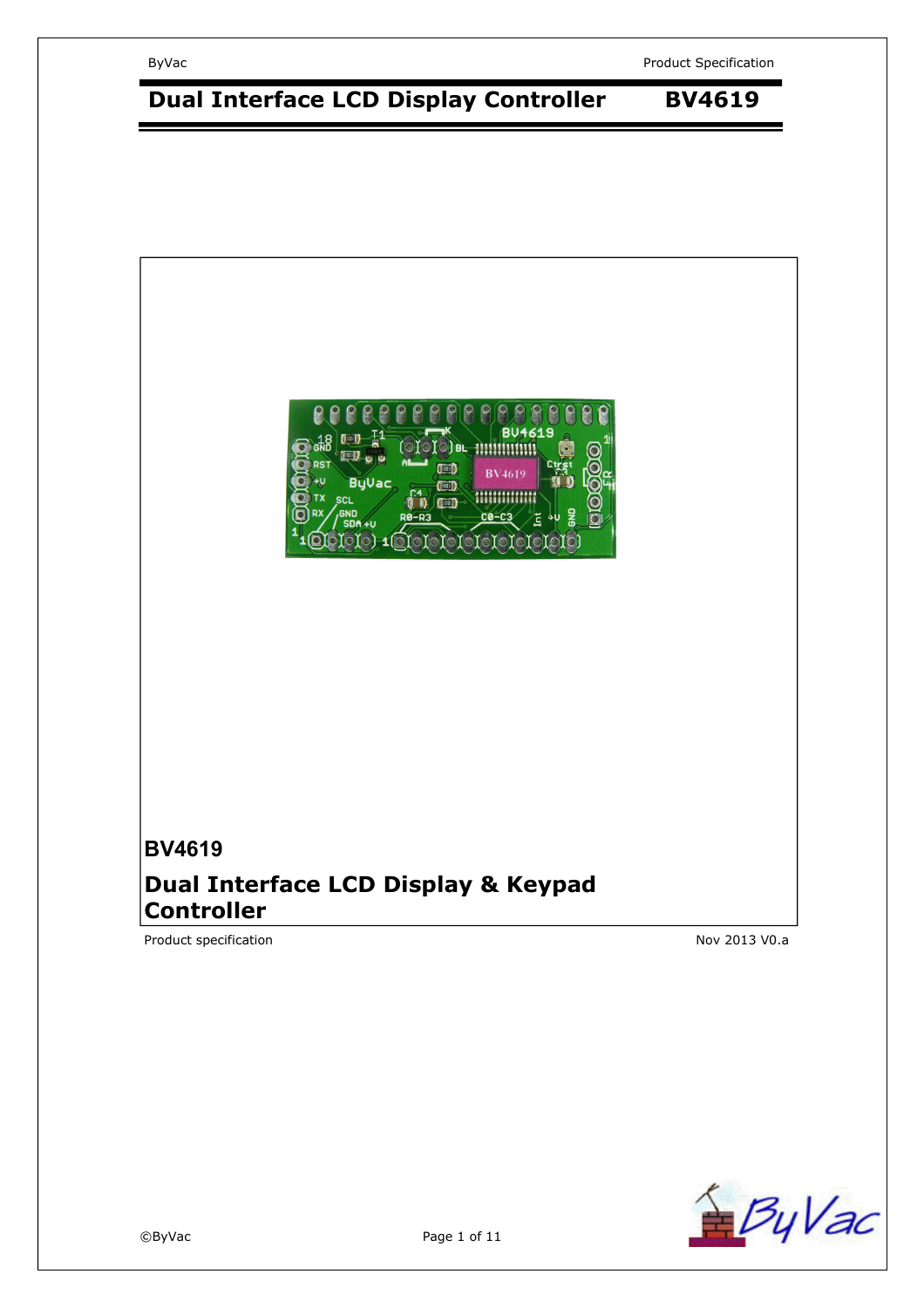# **Contents**

| $\mathbf{1}$ .  |        |  |  |
|-----------------|--------|--|--|
| $\mathcal{P}$ . |        |  |  |
| 3.              |        |  |  |
|                 | 3.1.1. |  |  |
|                 | 3.1.2. |  |  |
| 4.              |        |  |  |
| 4.1.            |        |  |  |
| 4.2.            |        |  |  |
| 4.3.            |        |  |  |
| 4.4.            |        |  |  |
| 5.              |        |  |  |
| 6.              |        |  |  |
| 7.              |        |  |  |
| 8.              |        |  |  |
| 9.              |        |  |  |
| 9.1.            |        |  |  |
| 9.2.            |        |  |  |
| 9.3.            |        |  |  |
| 9.4.            |        |  |  |
| 9.5.            |        |  |  |
| 9.6.            |        |  |  |
| 9.7.            |        |  |  |
| 9.8.            |        |  |  |
| 10.             |        |  |  |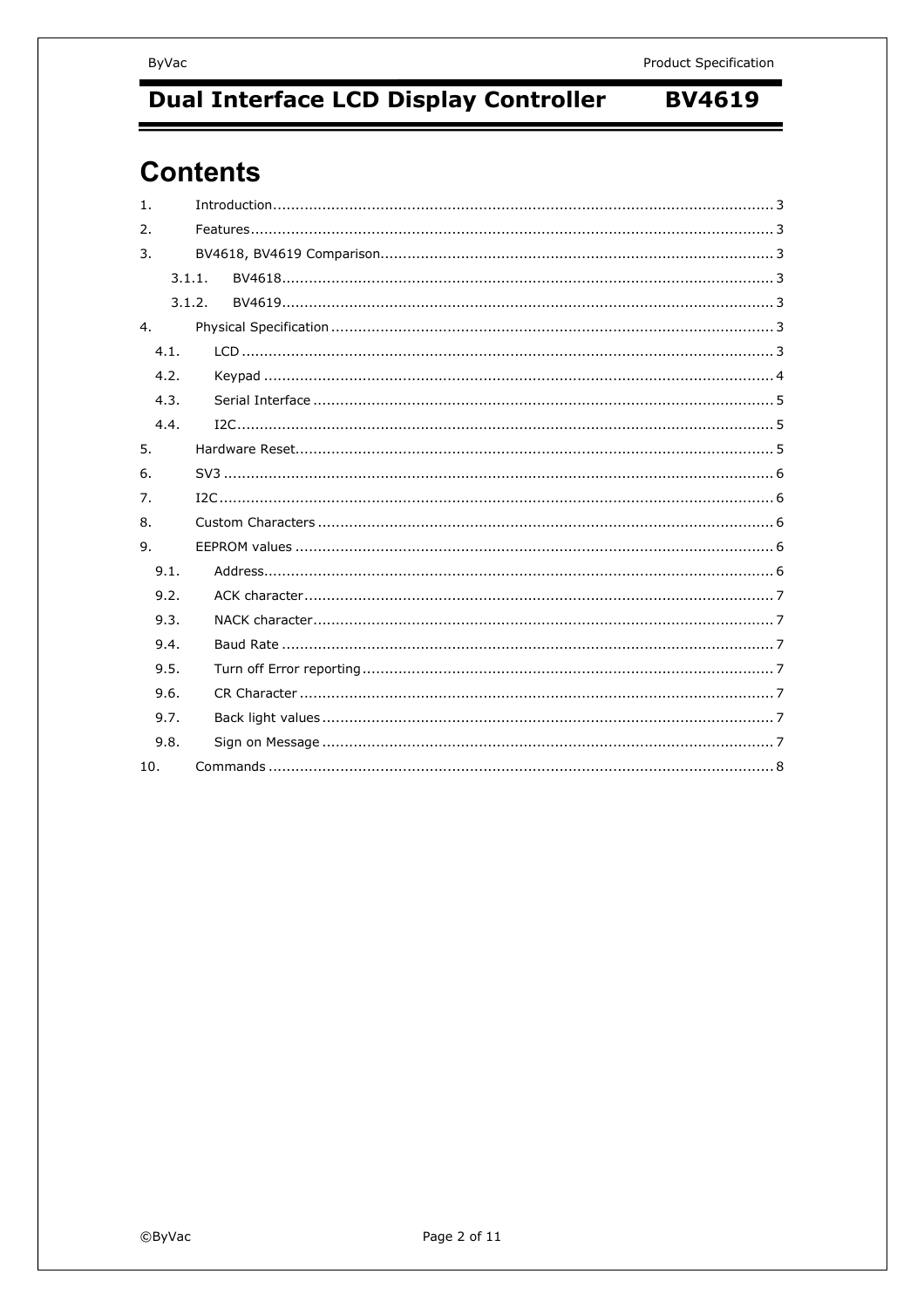| <b>Rev</b>  | <b>Change</b> |
|-------------|---------------|
| Dec<br>2013 | Preliminary   |

#### **1. Introduction**

The BV4619 is a dual interface LCD display and keypad controller intended for the text display modules using the HD44780 or similar controller. These are most popular in 16x2, 20x4 and 20x2 formats. This controller will handle 1 to 4 lines and up to 40 characters or any combination of those.

NOTE: There are two similar controllers, BV4618 and BV4619. See below for the differences

#### **2. Features**

- Serial Input **and** I2C input
- Baud rate 9600 user configurable
- I2C up to 400KHz
- Addressable serial protocol
- Direct LCD control
- 16 byte keypad buffer
- keypad up to 16 switches (4x4)
- Supply voltage 5V DC
- Current: 6mA @ 4.7V
- Size: 55mm x 24mm

### **3. BV4618, BV4619 Comparison**

The BV4619 is a later version of the BV4618 but does not replace it, the differences are as follows:

#### **3.1.1. BV4618**

Automatic Baud rate detect, can be used with RS232 (12V) voltages. Only one BV4618 can be used on any one serial bus (not addressable). The LCD interface is fully controlled with scrolling at the end of a line and end of text. Only one back light output is provided either on or off.

The I2C interface is a mirror of the serial interface with no special commands.

#### **3.1.2. BV4619**

The Baud rate is initially fixed at 9600 but can be changed by the user. Only TTL (3.3 or 5V) levels can be used on the serial interface. The device is addressable so up to 26 devices can be used on the same serial bus.

Simple direct commands to the LCD are provided, the host takes care of scrolling and selecting the LCD line.

Three back light outputs are provided all with PWM to give varying brightness (10 levels).

Much simpler I2C commands giving direct access to the LCD.

Only top connected LCD's can be used there is no side connector.

### **4. Physical Specification**

The BV4619 is a small display and keypad controller designed to fit on the back of LCD display modules. There are four connection points:

- 1. LCD
- 2. Keypad
- 3. Serial
- 4. I2c



#### **4.1. LCD**

Most standard LCD display modules will fit onto the controller and there is a considerable amount of flexibility in the firmware for differing lines and character lengths. LCD's without backlights will usually only have 14 pads and so the last four can be left unconnected. Some LCD display have alternative arrangements for their back lights, see the text below (lcd Connector) for details.

| Pin           | <b>Function</b>                         |  |  |
|---------------|-----------------------------------------|--|--|
| 1             | Gnd                                     |  |  |
| 2             | $V + [1]$                               |  |  |
| 3             | CL Mid wiper on the contrast<br>trimmer |  |  |
| 4             | RS LCD control signal                   |  |  |
| 5             | RW control signal                       |  |  |
| 6             | RE control signal                       |  |  |
| 7<br>to<br>10 | not connected to anything               |  |  |
| 11            | D4 data line on LCD                     |  |  |
| 12            | D5 data line on LCD                     |  |  |
| 13            | D6 data line on LCD                     |  |  |
| 14            | D7 data line on LCD                     |  |  |
| 15            | LCD Back Light Common [2]               |  |  |
| 16            | LCD Back Light red                      |  |  |
| 17            | LCD Back Light green                    |  |  |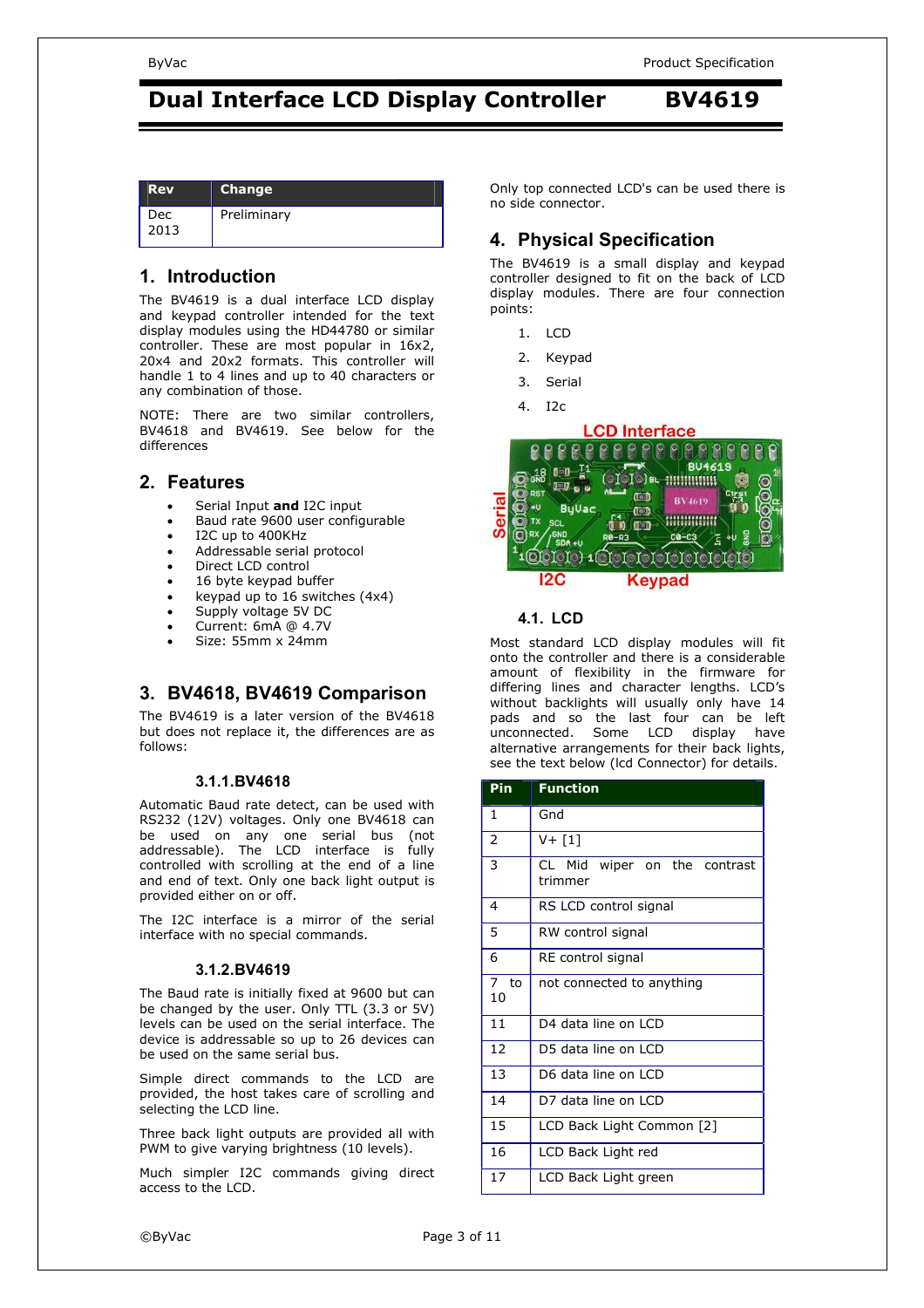| 18 | LCD Back Light blue |  |  |
|----|---------------------|--|--|
|----|---------------------|--|--|

#### **LCD Connector**

[1] Take care that the V+ and GND connections match the display you have, most do but there are a few that have them the other way round.

[2] By default the common connector is connected to VCC. This is the normal for most displays. The jumper pad marked BL has a shorting link on the left side thus:



The arrangement can cater for both common Anode (usual) and common cathode types. Most displays only have one backlight and this is connected via a 16 way connector, the other two pins are ignored. Back light control is via the 'red' pin

For the newer RGB back light displays all of the 18 pins are used.



Standard LCD display



RGB Back light type display



Arrangements for when pin 15 is an anode rather than the more usual cathode. Cut the track to the jumper and add a link as shown.

#### **4.2. Keypad**

The keypad interface uses pins 1 to 8 and is designed for a 16 way cross point switch, i.e. a standard 16 key keypad with 8 connections. Four connections will be for the columns, and 4 for the rows. Smaller keypads can be used of course by leaving either the rows or columns disconnected.



A typical keypad would have the rows and columns connected as indicated on the PCB. The rows are in fact inputs that will be high if not connected to anything. The columns are outputs and are continually being scanned.

The keypad when wired correctly returns a scan code for that key. The scan codes are shown on the table below.

| EE $[1]$   | DE [2] | BE [3]   | 7E [A] |
|------------|--------|----------|--------|
| ED [4]     | DD [5] | BD [6]   | 7D [B] |
| EB [7]     | DB [8] | BB [9]   | 7B [C] |
| E7 $[Y^*]$ | D7 [0] | B7 $f#1$ | 77 [D] |

#### **Keypad scan codes in hex**

Differing scan codes may be obtained by wiring the keypad differently.

The keypad is being scanned all of the time and there is a 16 byte buffer so poling is not constantly required. The host software can be 'relaxed' about collecting the input.

To assist this there is an interrupt pin which goes low if there are any keys in the buffer. This could be monitored by the host.

When the buffer is empty the pin will be high. There is no buffer full warning, when this happed previous keys will be overwritten.

| <b>Pin</b> | <b>Function</b> |
|------------|-----------------|
|            | Row 1           |
| 2          | Row 2           |
| 3          | Row 3           |
|            | Row 4           |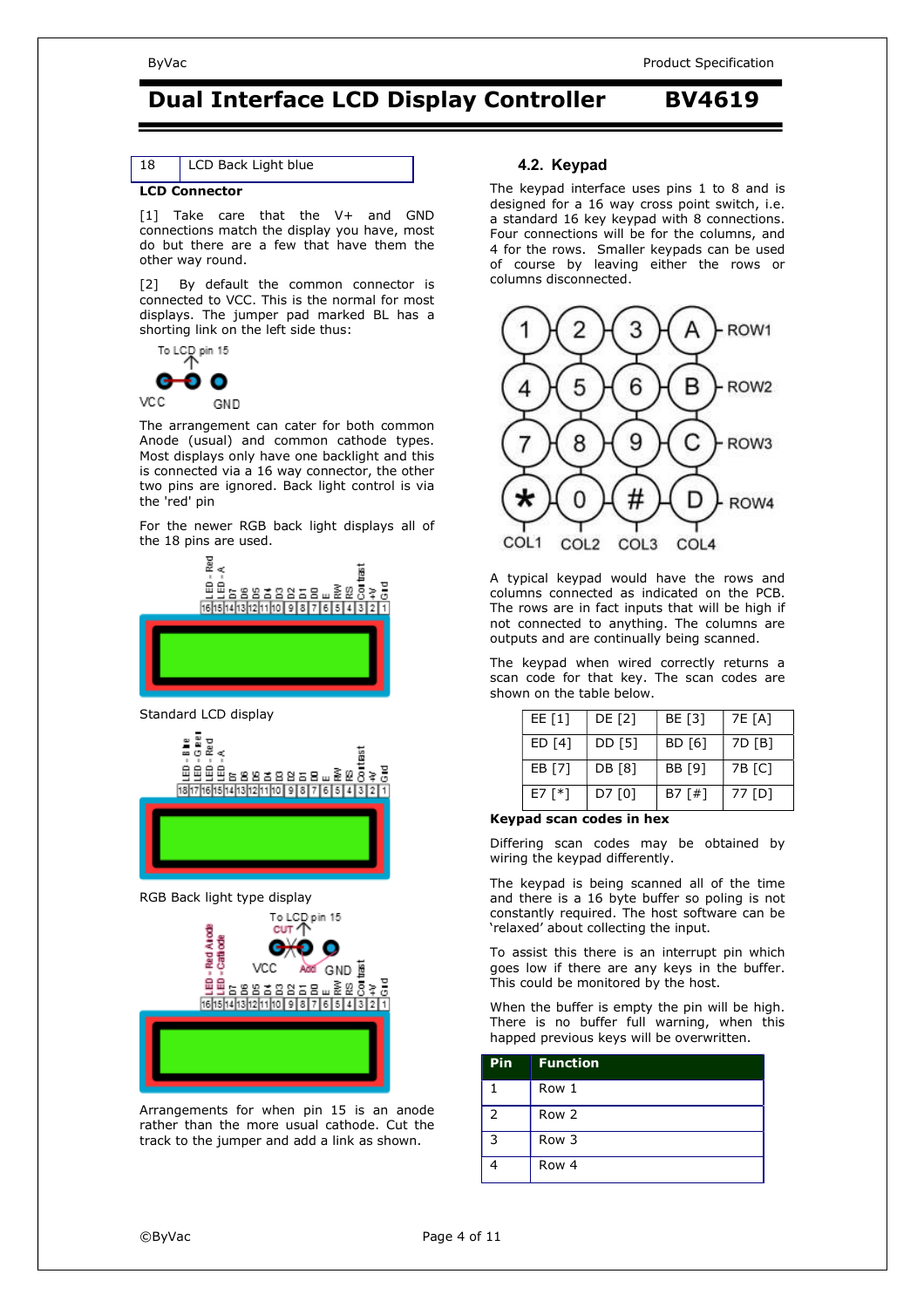#### ByVac **Product Specification** Service Specification Specification Specification Specification

## **Dual Interface LCD Display Controller BV4619**

| .5     | Col <sub>1</sub>     |
|--------|----------------------|
| 6      | Col 2                |
|        | Col <sub>3</sub>     |
| 8      | Col <sub>4</sub>     |
| 9      | nInt                 |
| $10\,$ | $+V$                 |
| 12     | Gnd                  |
|        | $\sim$ $\sim$<br>. . |

#### **Keypad Connections**

Pin 1 is to the left of the board and next to the I2C connector. It is important to get the rows and columns correct but it doesn't really matter if they are not in the correct order, they will simply give different scan codes.

The interrupt pin is high when no keys are in the buffer, it goes low as soon as there are keys in the buffer and remains low until it empties again. The key buffer is emptied either by reading all of the keys out or clearing the buffer.

If a smaller keypad is used then don't mix the columns and rows. If for example a 2x2 keypad is being used then just 2 of the rows are needed and 2 of the columns, don't put all four wires on say the columns, this will not work.

#### **4.3. Serial Interface**

(**default address 'h' 114**)

#### (**Baud rate 9600**)

The serial interface will accept signals from both a microcontroller UART and a typical USB to serial converter. It will NOT directly accept signals from the standard 9 pin RS232 interface as this outputs + and - 12V

| Pin | <b>Function</b> |
|-----|-----------------|
| 5   | <b>GND</b>      |
|     | Reset           |
| 3   | $+V$            |
| 2   | <b>TX</b>       |
|     | <b>RX</b>       |

The reset pin is normally high and can be left unconnected. When brought low it will reset the on board microcontroller.

The TX has a 'collector' output with a high value resistor and so several devices can be connected to the same bus.

If many devices are needed say more than 5 then the high value resistor can be removed from all of the boards except one. The resistor has a value of 10k and is marked below



To simplify the interface no hardware handshaking (CTS/RST) is used. All commands sent to the device are acknowledged which obviates the need for handshaking.

All commands are preceded with the device address which is what makes it possible to have more than one device on a single bus.

#### **4.4. I2C**

#### (**default address 0x72 8 bit and 0x39 7 bit**)

The I2C interface is a separate 4 pad connector next to the keypad connector and the pins are designated as follows:

| <b>Pin</b> | <b>Function</b> |
|------------|-----------------|
|            | <b>SCL</b>      |
| 2          | <b>GND</b>      |
| ঽ          | <b>SDA</b>      |
|            | $+V$            |

#### **Default I2C address is 0x72 (0x39)**

Pin 1 is to the left hand side furthest away from the keypad connector and is designated by a square pad.

There is a high value resistor connected to the SDA line and ground. When nothing is connected to the interface this condition is detected and the serial interface is selected.

If the device in on an I2C bus then there will be a pull up resistor on this pin which, at start up, will cause the device to select the I2C interface.

### **5. Hardware Reset**



The purpose of the hardware reset is to reset the EEPROM back to a known position so that the display will work correctly. The procedure is:

1) Disconnect the display from power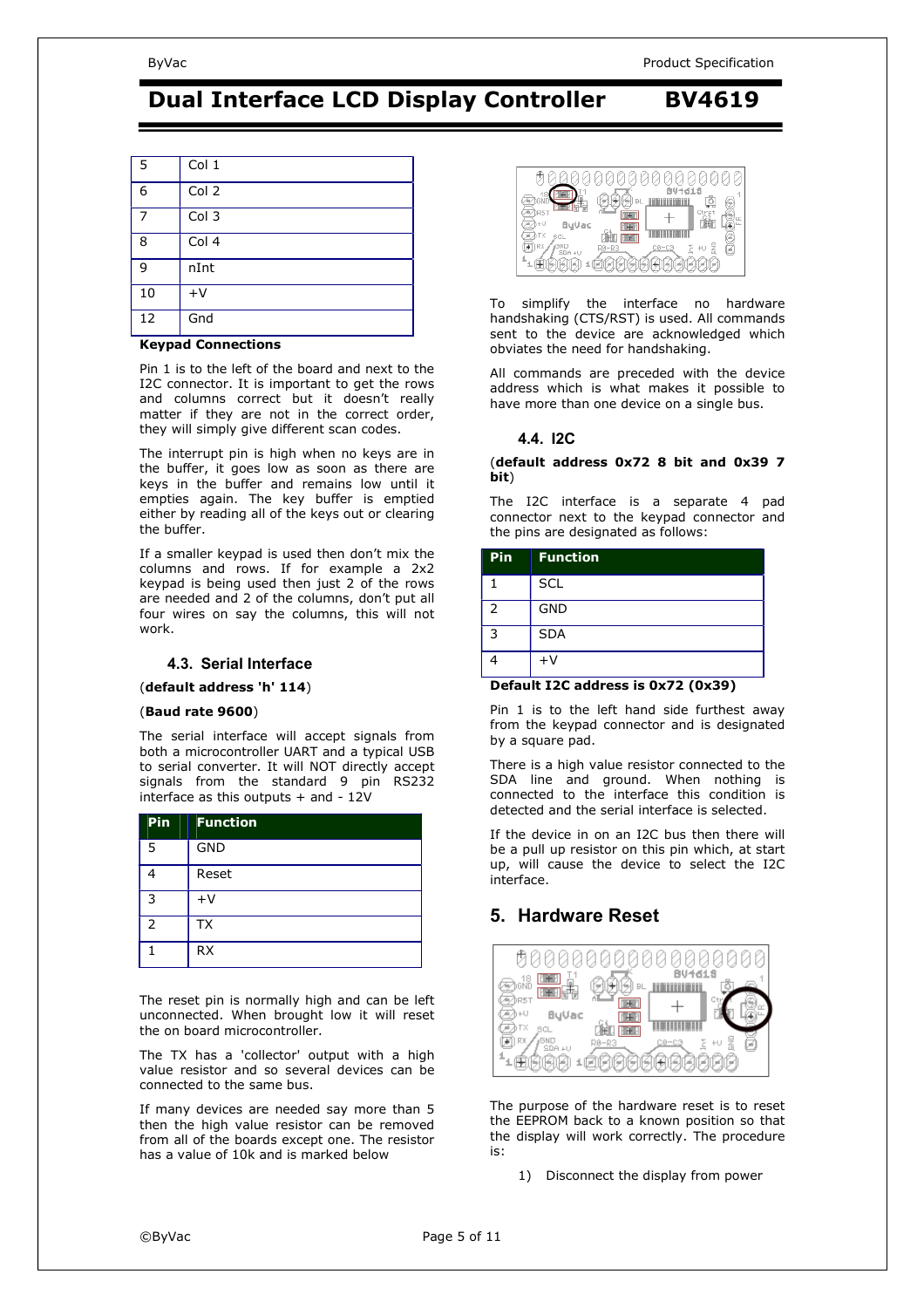- 2) Connect the reset pins together, these are shown on the picture above.
- 3) Apply power
- 4) Disconnect power
- 5) Remove the short

The display will now be reset back to the factory defaults.

#### **6. SV3**

The serial interface uses 'Serial Version 3' which is a simple protocol for sending serial information to another device.

It works by sending a command and then optionally receiving information. When sending data it is always terminated by CR (13). as an example to get the ID of this device the following bytes are sent and received:

114, 68, 13 // send command

52, 54, 49, 57, 6 // bytes returned



The above is what it looks like on a terminal.

### **7. I2C**

The default I2C address is:

8bit write 0x72 read 0x73

7bit 0x39

#### **8. Custom Characters**

To create a custom character you have to initially write to the CGRAM, this is done by using the direct LCD command code (c) or the I2C equivalent. Then send bytes as data, as an example this is the pseudo code for creating an up arrow for character 0

send\_control(64) // set write to CGRAM pos 0

send(4)

- send(10)
- send(21)
- send(4)

send(4)

- send(4)
- send(4)

send(4)

There will now be an up arrow character in position 0. To display it send(0). The character positions are as follows:

| Character | <b>Base Address</b> |
|-----------|---------------------|
| 0         | 64                  |
| 1         | 72                  |
| 2         | 80                  |
| 3         | 88                  |
| 4         | 96                  |
| 5         | 104                 |
| 6         | 112                 |
|           | 120                 |

### **9. EEPROM values**

The EEPROM contains important values that control the way the device behaves. All of the values can be changed by the user using the 'W' command.

The EEPROM consists of 255 bytes and in general the first 16 bytes are used by the system, the second 16 byte are used by the device and the rest of the bytes can normally be used by the user.

| <b>Adr</b>     | <b>Default</b><br>Value | <b>Description</b>       |
|----------------|-------------------------|--------------------------|
| 0              | 0                       | System Use               |
| $\mathbf{1}$   | 114                     | Device address           |
| 2              | 6                       | <b>ACK value</b>         |
| 3              | 21                      | NACK value               |
| $\overline{4}$ | 3                       | Baud rate (9600)         |
| 5              | 1                       | Error reporting $1 =$ on |
| 6              | 13                      | End of line              |
| $\overline{7}$ | 0                       | Invert TX 0=invert       |
| 14             | 114                     | Device address copy      |
| 16             | 10                      | Back light red value     |
| 17             | 10                      | Back light green value   |
| 18             | 10                      | back light blue value    |
| 19             | 50                      | Keypad debounce value    |
| 32             |                         | Sign on message start    |
| 250            | 114                     | Device address copy      |

#### **Table 1 EEPROM use**

The user is free to use any locations that are not occupied by the system but for future use it is best to avoid locations below 32.

EEPROM values are only read on start up so when changing values they will not normally take effect until the device is reset.

#### **9.1. Address**

These EEPROM locations contains the device address. By convention the address is set to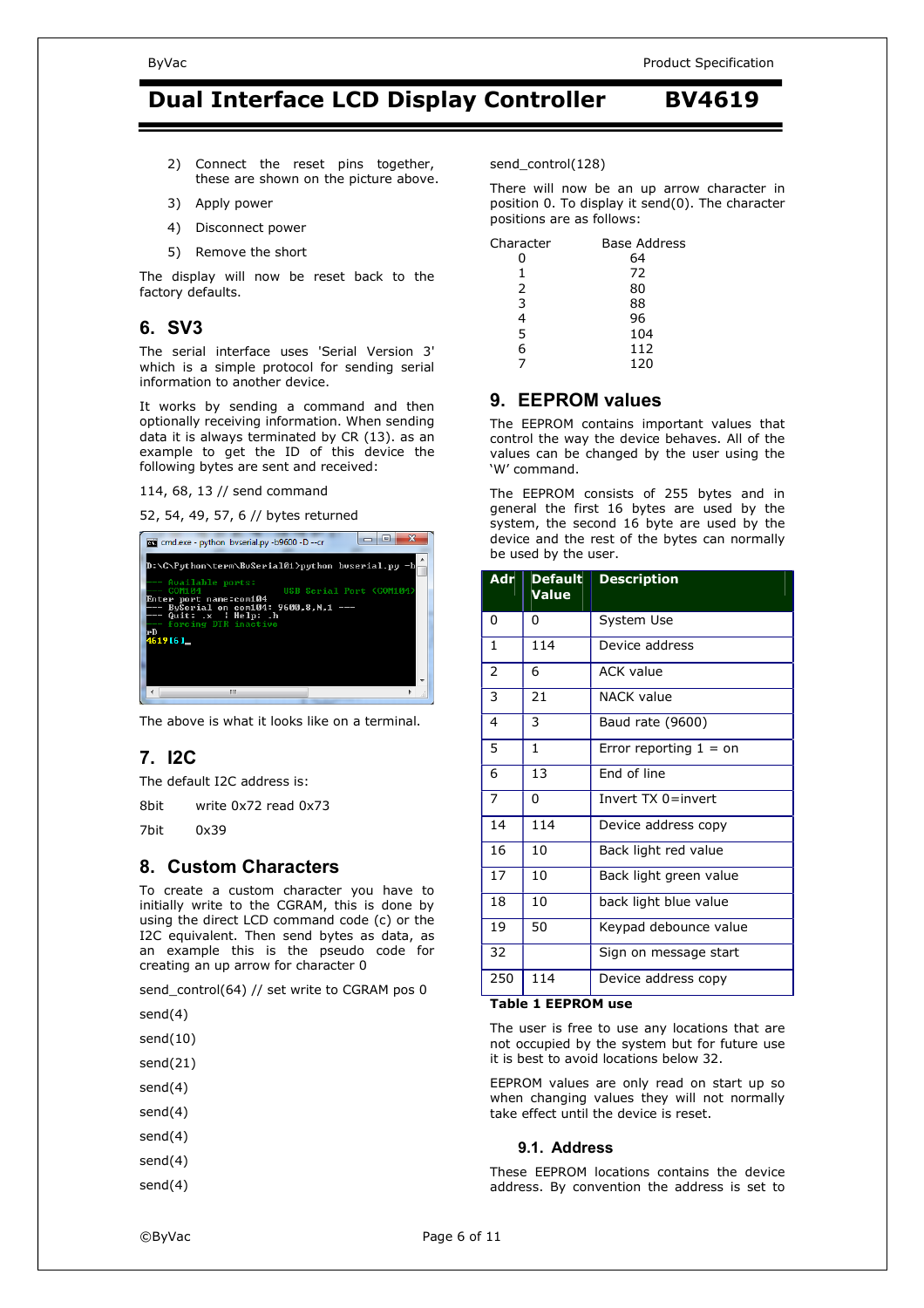values between the values 97 to 122, no checking is made by the device so setting values outside this range may or may not work.

For security the address is stored in three places and to change the address of the device at least two of the locations need to be set otherwise the device will detect the anomaly at start up and revert to the majority value.

Normally to change the address of a device locations 1 and 14 are both changed. The device will detect this at start up and change the address in location 250 to match.

#### **9.2. ACK character**

By default this is 6 but can be changed using the EERPOM Write command. The effect will not be implemented until the device is reset.

#### **9.3. NACK character**

By default this is 21 but can be changed using the EERPOM Write command. The effect will not be implemented until the device is reset.

#### **9.4. Baud Rate**

The Baud rate has the following values:

- 0. no valid
- 1. Baud rate is fixed at 2400
- 2. Baud rate is fixed at 4800
- 3. Baud rate is fixed at 9600 (default\*)
- 4. Baud rate is fixed at 14400
- 5. Baud rate is fixed at 19200
- 6. Baud rate is fixed at 38400
- 7. Baud rate is fixed at 57600
- 8. Baud rate is fixed at 115200

#### **9.5. Turn off Error reporting**

By default error reporting is enabled and this will be reported and an output prefixed by Error, for example '**Error 2**'. This may get in the way of the program trying to control the device and so it can be disabled with this command. The effect will not be implemented until the device is reset. This does not apply to I2C if available.

#### **9.6. CR Character**

By default this is 13 which is the standard ASCII CR and the whole protocol relies on this being at the end of every command. It may be that this is unsuitable in some systems and so this can be changed.

#### **9.7. Back light values**

The back light values can range from 0 (off) to 10 (full on) and the settings in the EERPOM hold the values that are set on reset.

#### **9.8. Sign on Message**

The sign on message can be changed from the default by writing to these EEPROM locations. To access an LCD command use a value of 1 first and always finish the message with 0.

For example to clear the display and then have "fred" written the following bytes would be in EEPROM

| <b>EEPROM</b> | Byte | <b>Notes</b>                               |
|---------------|------|--------------------------------------------|
| 32            | 1    | Command follows                            |
| 33            | 1    | This is the command<br>to clear the screen |
| 34            | 102  | ١f١                                        |
| 35            | 114  | 'r'                                        |
| 36            | 101  | 'e'                                        |
| 37            | 100  | 'd'                                        |
| 38            | 0    | Terminate<br>message<br>with 0             |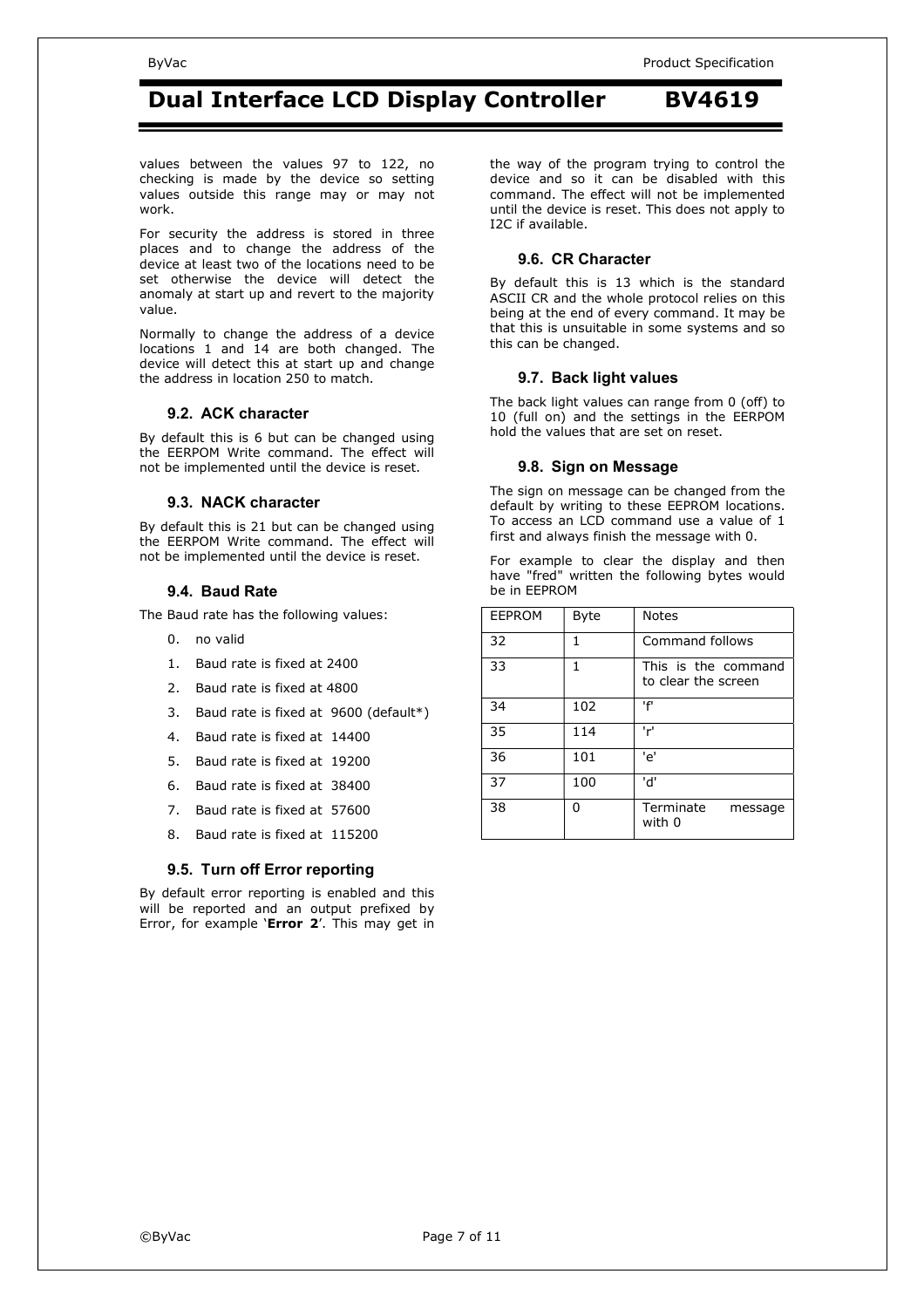#### **10. Commands**

All serial commands are proceeded by an address and terminate with CR (0xd). In the examples given below the address is 'r' or 0x72

When a command is accepted by the device it always returns ACK which by default is the value 6. If the device rejects the command then it will return NACK, value 21

| <b>Serial</b> | <b>I2C</b> | range          | <b>Default</b><br>Value | <b>EEPROM</b><br><b>Location</b> | <b>Description</b>                                                                                                                                                                                                          |
|---------------|------------|----------------|-------------------------|----------------------------------|-----------------------------------------------------------------------------------------------------------------------------------------------------------------------------------------------------------------------------|
| b, r, g, b    | 1, r, g, b | $0 - 10$       |                         |                                  | <b>Back light Control</b>                                                                                                                                                                                                   |
|               |            |                |                         |                                  | The back light brightness is specified as 3<br>values to cater for displays that have colour<br>back lights. If there is just one backlight then<br>normally the red values is used but all three<br>still need specifying. |
|               |            |                |                         |                                  | <b>Examples:</b>                                                                                                                                                                                                            |
|               |            |                |                         |                                  | For a single colour backlight LCD set the<br>value to 1/2 brightness                                                                                                                                                        |
|               |            |                |                         |                                  | r5,0,0                                                                                                                                                                                                                      |
|               |            |                |                         |                                  | For a multi colour display set it as yellow, full<br>brightness.                                                                                                                                                            |
|               |            |                |                         |                                  | r10,10,0 (red+gree=yellow)                                                                                                                                                                                                  |
|               |            |                |                         |                                  | I2C                                                                                                                                                                                                                         |
|               |            |                |                         |                                  | a single byte is used, for the previous<br>example:                                                                                                                                                                         |
|               |            |                |                         |                                  | s 1 10 10 0 p                                                                                                                                                                                                               |
|               |            |                |                         |                                  |                                                                                                                                                                                                                             |
| c             | 2          | $0 - 255$      |                         |                                  | <b>LCD Command</b>                                                                                                                                                                                                          |
|               |            |                |                         |                                  | This will send a command (as opposed to<br>data) to the LCD. Commands can control the<br>cursor or clear the screen etc. Consult the<br>data sheet for the LCD display concerned.                                           |
|               |            |                |                         |                                  | <b>Examples:</b>                                                                                                                                                                                                            |
|               |            |                |                         |                                  | Clear the screen                                                                                                                                                                                                            |
|               |            |                |                         |                                  | rc1                                                                                                                                                                                                                         |
|               |            |                |                         |                                  | Turn off the cursor                                                                                                                                                                                                         |
|               |            |                |                         |                                  | rc12                                                                                                                                                                                                                        |
|               |            |                |                         |                                  | Cursor block flashing                                                                                                                                                                                                       |
|               |            |                |                         |                                  | rc15                                                                                                                                                                                                                        |
|               |            |                |                         |                                  | Normal cursor                                                                                                                                                                                                               |
|               |            |                |                         |                                  | rc14                                                                                                                                                                                                                        |
|               |            |                |                         |                                  | $_{\rm I2C}$                                                                                                                                                                                                                |
|               |            |                |                         |                                  | Example of the above                                                                                                                                                                                                        |
|               |            |                |                         |                                  | s 2 14 p                                                                                                                                                                                                                    |
| d             | 3          | Send<br>byte's |                         |                                  | <b>Data</b>                                                                                                                                                                                                                 |
|               |            |                |                         |                                  | This sends data to the display, it will display<br>what is sent. Multiple bytes can be sent up to<br>the internal buffer size which is 80 bytes. The<br>data will be sent on receiving CR                                   |
|               |            |                |                         |                                  | Example:                                                                                                                                                                                                                    |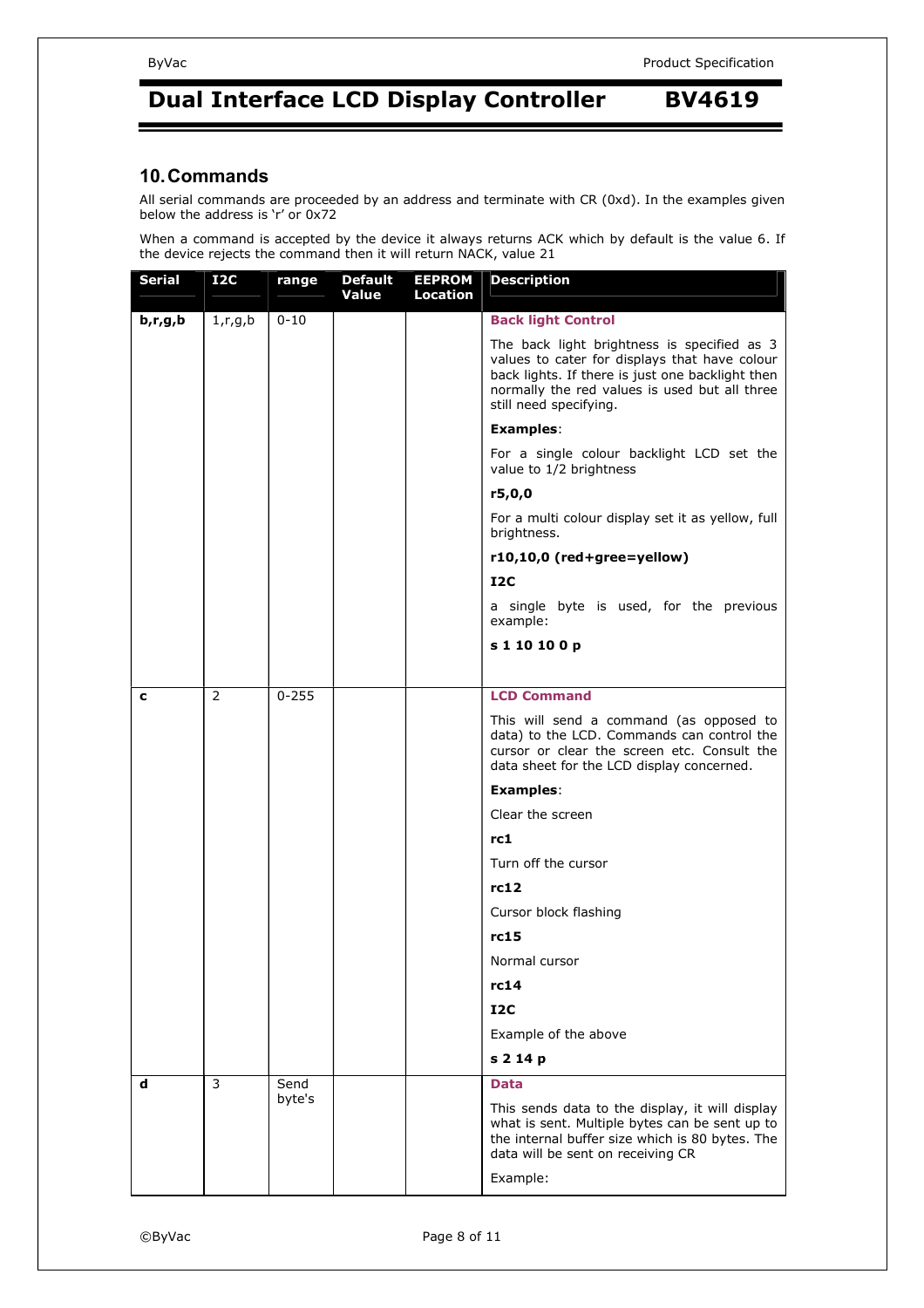|      |      |                  |    |    | rdfred (prints 'fred' to the screen)                                                                                                                                                                                        |
|------|------|------------------|----|----|-----------------------------------------------------------------------------------------------------------------------------------------------------------------------------------------------------------------------------|
|      |      |                  |    |    | 12C                                                                                                                                                                                                                         |
|      |      |                  |    |    | This will also accept multiple bytes but MUST<br>be terminated by 13                                                                                                                                                        |
|      |      |                  |    |    | Example:                                                                                                                                                                                                                    |
|      |      |                  |    |    | Send 'A'                                                                                                                                                                                                                    |
|      |      |                  |    |    | s 3 65 13 p                                                                                                                                                                                                                 |
|      |      |                  |    |    | Send 'fred'                                                                                                                                                                                                                 |
|      |      |                  |    |    | s 3 102 114 101 100 13 p                                                                                                                                                                                                    |
| g    | 4    | $0 - 255$        |    |    | <b>Gets key</b>                                                                                                                                                                                                             |
|      |      |                  |    |    | Returns the scan code for the key that was<br>placed in the buffer on a first in first out<br>basis so if keys 1,2 and 3 were pressed.<br>Using this command 3 times would return the<br>scan codes for 1,2 and 3 in order. |
|      |      |                  |    |    | When a key is read with this command it is<br>removed from the buffer. If the command is<br>used when there are no keys in the buffer it<br>returns 0.                                                                      |
|      |      |                  |    |    | Example:                                                                                                                                                                                                                    |
|      |      |                  |    |    | rg                                                                                                                                                                                                                          |
|      |      |                  |    |    | 12C                                                                                                                                                                                                                         |
|      |      |                  |    |    | $s$ 4 r g-1 p                                                                                                                                                                                                               |
| n    | 5    | $0 - 32$         |    |    | <b>Number of bytes in buffer</b>                                                                                                                                                                                            |
|      |      |                  |    |    | Each time a key is pressed it is entered into<br>the buffer. This command returns the<br>number of keys in the buffer                                                                                                       |
| dn   | 6    | $0 - 255$        | 50 | 19 | Sets debounce value                                                                                                                                                                                                         |
|      |      |                  |    |    | This is set to 50 by default and should not<br>really need changing. It is also stored in<br>EEPROM so that the value can be picked up<br>on reset.                                                                         |
|      |      |                  |    |    | The larger the value the greater the<br>debounce but the slower the response time.<br>The maximum value is 255.                                                                                                             |
| r    | 7    |                  |    |    | <b>Clears the Keypad buffer</b>                                                                                                                                                                                             |
|      |      |                  |    |    | The keypad has a 32 byte buffer, this<br>command clears it.                                                                                                                                                                 |
|      |      |                  |    |    |                                                                                                                                                                                                                             |
| Wn,m | 0x91 | $n = 0 -$<br>255 |    |    | <b>Write to EEPROM</b>                                                                                                                                                                                                      |
|      |      | $m = 0-$         |    |    | This will write a single byte to an EEPROM<br>location, the command format is:                                                                                                                                              |
|      |      | 255              |    |    | <adr>W<eeprom address="">,<value></value></eeprom></adr>                                                                                                                                                                    |
|      |      |                  |    |    | Care should be taken when using this<br>command for two reasons:                                                                                                                                                            |
|      |      |                  |    |    | 1) The EEPROM can only be written to a<br>certain number of times all be it a large<br>number.                                                                                                                              |
|      |      |                  |    |    | 2) The EEPROM contains system information<br>that is used at start up a wrong value could                                                                                                                                   |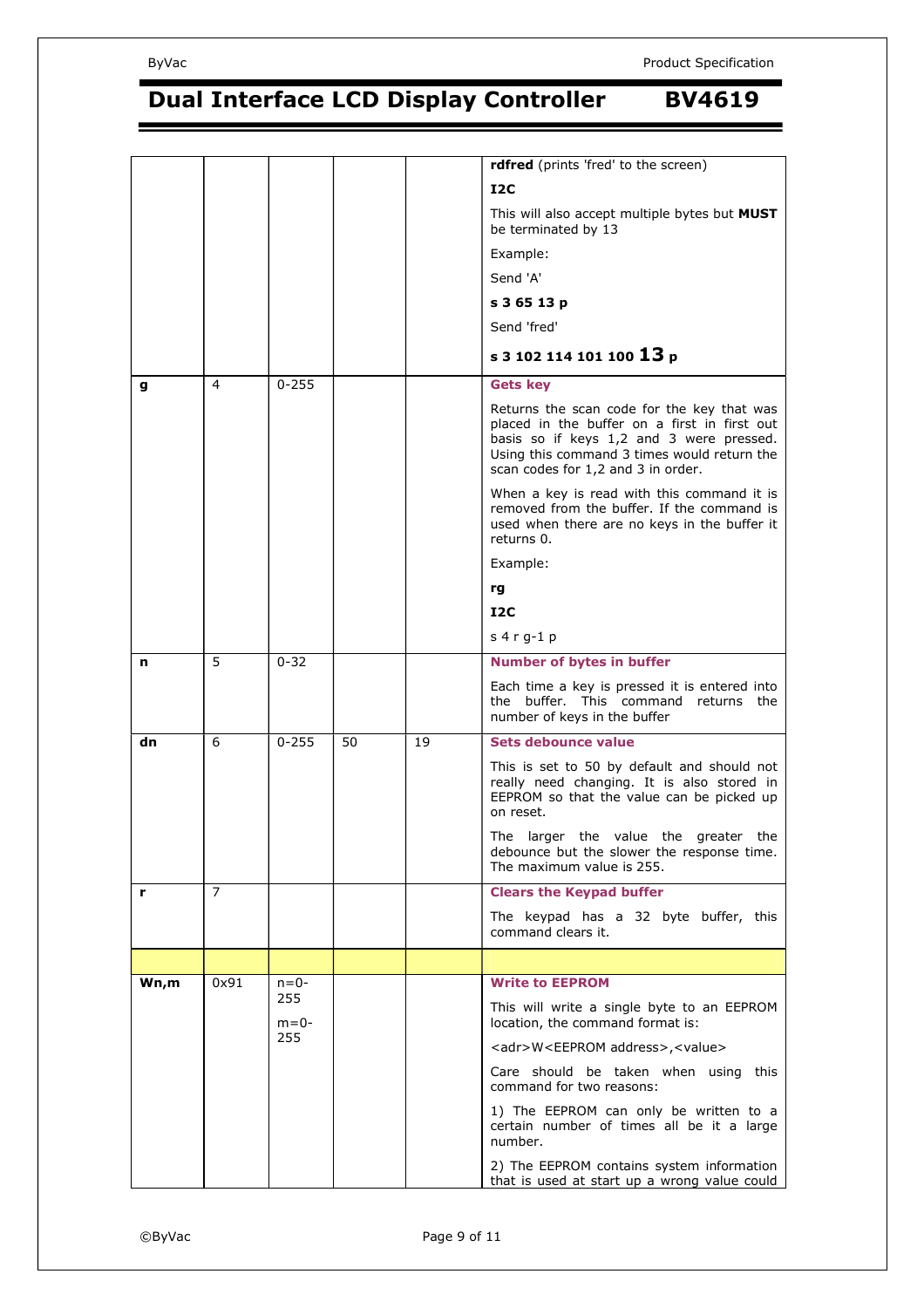|      |      |                        |   |   | mean loss of communication with the device<br>that would require a factory reset.                                                                                                                   |
|------|------|------------------------|---|---|-----------------------------------------------------------------------------------------------------------------------------------------------------------------------------------------------------|
|      |      |                        |   |   | I2C Example write 23 to location 7                                                                                                                                                                  |
|      |      |                        |   |   | s 0x91 7 23 p                                                                                                                                                                                       |
| Rn,m | 0x90 | $n = 0 -$              |   |   | <b>Read from EEPROM</b>                                                                                                                                                                             |
|      |      | 255<br>$m = 0-$<br>255 |   |   | The EEPROM values can be read with this<br>command given a starting address and the<br>number of bytes to read.                                                                                     |
|      |      |                        |   |   | <adr>R&lt;"EEPROM adr&gt;&lt;#bytes&gt;</adr>                                                                                                                                                       |
|      |      |                        |   |   | This example will output the first 16 bytes of<br><b>EEPROM</b>                                                                                                                                     |
|      |      |                        |   |   | rR0,16                                                                                                                                                                                              |
|      |      |                        |   |   | The output from the device will commence<br>after receiving CR and will consist of a string<br>of data terminated with ACK.                                                                         |
|      |      |                        |   |   | The sting will be in the form of text delimited<br>by ',' and all of the values will be decimal. An<br>example of output for the first 5 bytes of<br>EERPOM would be:                               |
|      |      |                        |   |   | "0,97,6,21,0" <ack></ack>                                                                                                                                                                           |
|      |      |                        |   |   | I2C                                                                                                                                                                                                 |
|      |      |                        |   |   | I2C will read only single values at a time, to<br>read from location 3:                                                                                                                             |
|      |      |                        |   |   | s 0x90 3 r g-1 p                                                                                                                                                                                    |
| D    | 0xa1 |                        |   |   | <b>Device ID</b>                                                                                                                                                                                    |
|      |      |                        |   |   | Returns a number representing the device<br>product number as a string                                                                                                                              |
|      |      |                        |   |   | rD                                                                                                                                                                                                  |
|      |      |                        |   |   | Output from the above would be:                                                                                                                                                                     |
|      |      |                        |   |   | "4601" <ack></ack>                                                                                                                                                                                  |
|      |      |                        |   |   | I2C returns two bytes representing a 16 bit<br>number, high byte first                                                                                                                              |
|      |      |                        |   |   | s $0xa1 r q-2 p$                                                                                                                                                                                    |
| 1    | n/a  |                        | 1 | 7 | <b>Toggle Inverted</b>                                                                                                                                                                              |
|      |      |                        |   |   | This command will invert the output of the<br>TX pin and store the value to EEPROM. A<br>value of 1 is inverted and 0 is not inverted.<br>The command will toggle from one to the<br>other.         |
|      |      |                        |   |   | If the TX pin requires changing, instead of<br>ACK being returned by the device a value of<br>$0x3e$ ('>') is returned. This is easily detected<br>and this command can be issued to correct<br>it. |
|      |      |                        |   |   | Example                                                                                                                                                                                             |
|      |      |                        |   |   | rI                                                                                                                                                                                                  |
|      |      |                        |   |   | This is only needed as a <b>one time</b> operation<br>as the change is automatically written to<br><b>EEPROM</b>                                                                                    |
| c    | 0x95 |                        |   |   | <b>Reset</b>                                                                                                                                                                                        |
|      |      |                        |   |   | Resets an individual device. This is a soft                                                                                                                                                         |